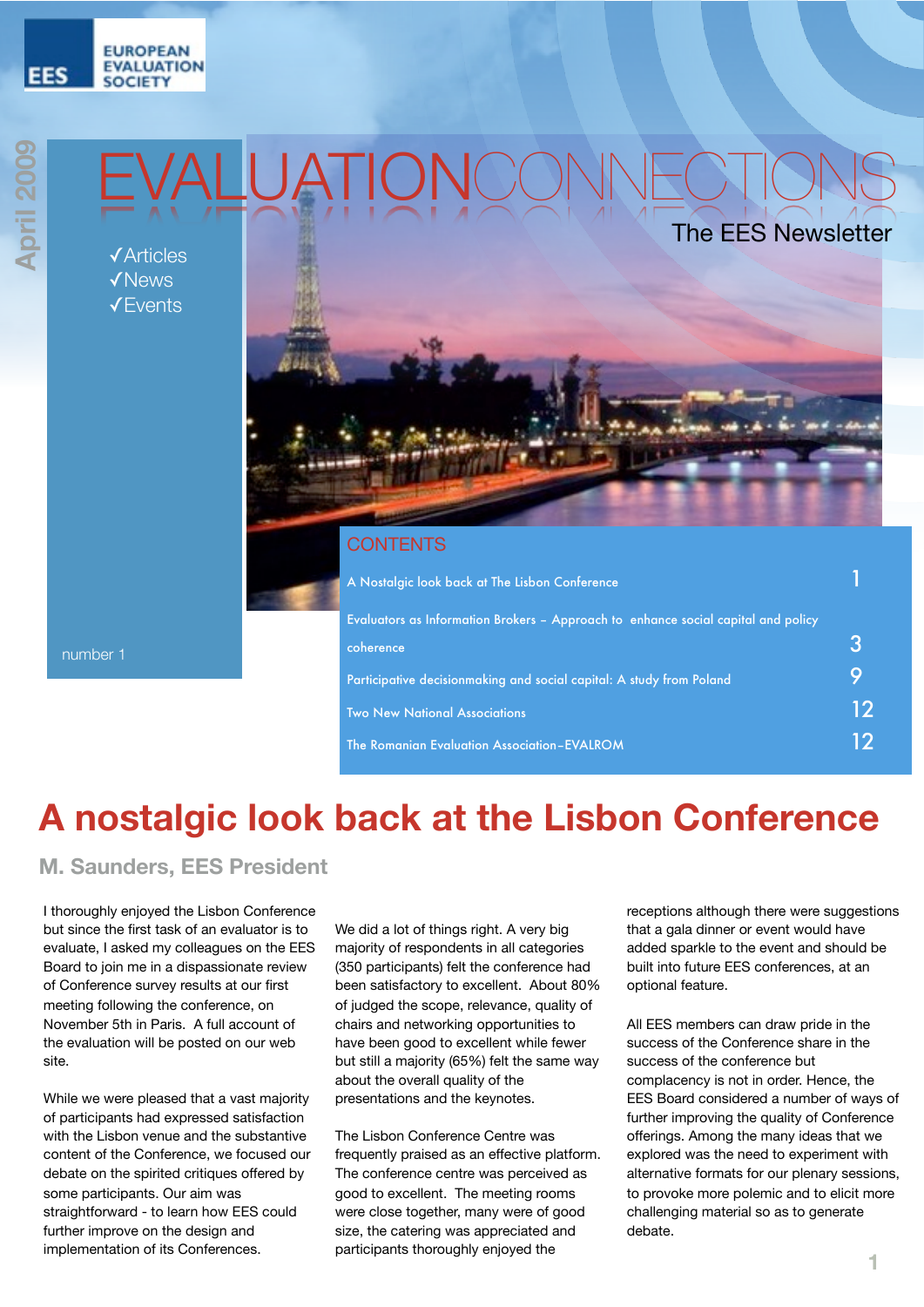There is little doubt that we can do more to ensure that presenters and keynoters make the most of the opportunity offered to them through explicit guidance regarding style, content and presentation. We can also do more to balance the programme and sequence it so as to offer more meaningful choices to participants and reduce the compression that was experienced by some presenters in Lisbon.

The EES "brand" (relaxed atmosphere, friendliness, no prima donnas, hospitality etc.) was alive and well in Lisbon. We managed to attract more participants (630) than the last highly successful EES-UKES conference in London. We have attracted a large number of new members. At 500 members, we are growing and we would like to continue this positive trend. We did exceptionally well in reaching out across borders (70 countries) and in attracting delegates from all over the world especially from Eastern/Central Europe (73 or 11.6% of the total). And we know that participants had plenty of opportunity to network and interact. This would not have been possible without the

partnership of the Network of Networks on Impact Evaluation (NONIE) and the generous support of (list all bursary providers, please)…

In part, we chose Lisbon as our venue for the EES conference in 2008 to give a boost the evaluation community in Portugal and provide momentum for the emergence of a Portuguese evaluation society. This objective complies with the first of our strategic objectives - to support and enable the development of new evaluation societies in Europe. We can now report that the session that was undertaken in Portuguese on the 1st of October attracted some 80 participants and resulted in a follow-up event that has laid the groundwork for the development of a Portuguese evaluation association. EES will continue to provide support for this initiative.

We are equally committed to enabling opportunities for European Societies to exchange practice, to work together and to develop a distinctively European 'orientation' towards evaluation. As we reported, in the last edition of Evaluation Connections, evaluation societies in Europe have shown a

strong interest in knowledge exchange and the Societe Francaise d'Evaluation initiated, in cooperation with the EES, a gathering of the national societies on the 2nd of July in Strasbourg. In June 2008 the EES conducted an onlinesurvey for preparing and presenting an overview at a meeting of national societies in the advent of the SFE/ DeGEval conference in Strasbourg.

In Lisbon, a follow-up meeting took place and it confirmed the commitment to collaborative work across societies using the new Network of Evaluation Societies in Europe (NESE) mobilized by Jacques Toulemonde. Under the aegis of EES, NESE will be the main vehicle through which exchanges, knowledge building and collaboration will occur at the level of the national evaluation societies in Europe.

Please watch this space for news of our 2010 conference which will be announced in the spring of 2009.

# **Two Papers from the Lisbon Conference...**

#### **M. Saunders, EES President**

Papers form the Conference in Lisbon October 2008: expressions of the role of evaluation in social capital building Participative decision-making and social capital: A study from Poland (Agnieszka D. Hunka1, Wouter T. De Groot) Evaluators as Information Brokers – Approach to enhance social capital and policy coherence (Petri Uusikylä & Dr. Petri Virtanen)

It is my pleasure to introduce two papers from the Lisbon Conference that embody the themes of the conference in an explicit way. They have been chosen because they explore the way in which evaluation can help build social capital, but in quite distinctive and diverse environments.

Agnieszka Hunka and her colleagues analyse the way in which evaluation can provide resources for the development of a more responsive approach to decision making in a social and political environment in which, traditionally, low trust and a 'top down' tendency to social policy decisions. The prompt for these developments has been the tension inherent in the complex requirements of EU membership for Poland in which more involvement in key decision making is needed.

In contrast Petri Uusikyla and Petri Virtanen provide a meta analysis in which the European context is depicted as complex, multi layered and interconnected. However, at the same time, the citizenry of the European Union are in danger of becoming more and more dislocated from who decides and , on what basis and what effects do these decisions have to daily life. They argue that this produces a big challenge for evaluators. They introduce the idea of 'brokerage' where evaluators and evaluations might act as a 'bridging tool' or mechanism between governments and citizens that builds their capacity for political 'conversation'. In this way, evaluations aid in developing the connective tissue that social capital can provide for national and international systems



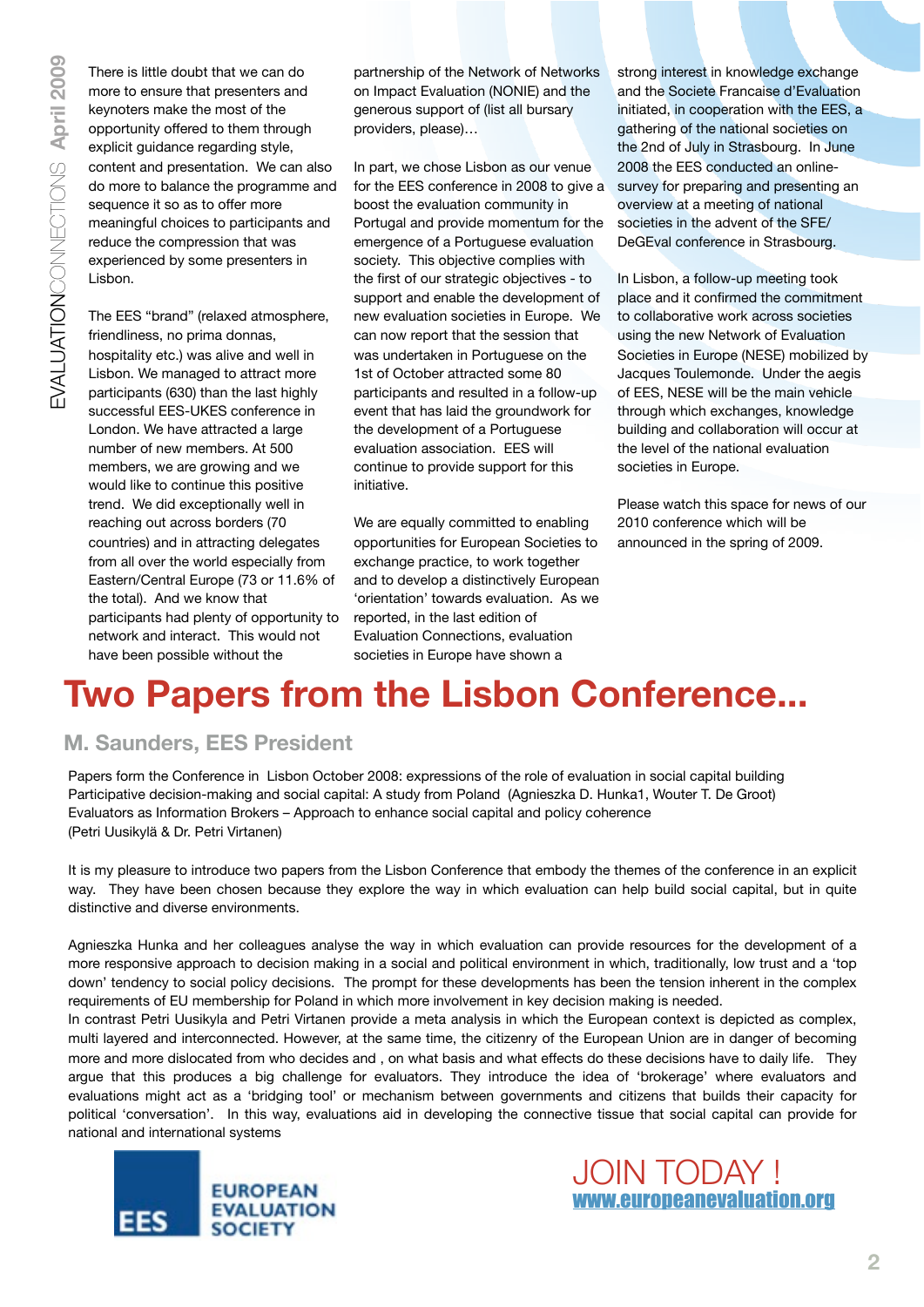### **Evaluators as Information Brokers – Approach to enhance social capital and policy coherence**

**Petri Uusikylä & Dr. Petri Virtanen, Net Effect Ltd., Finland** 

#### **Abstract**

Modern societies live in the age of connectedness. Today, policies are more complex and interconnected. National governments have less abilities and policy instruments to steer societal development. Global issues (financial flows, environmental changes, ethnic and social conflicts and mass movements of population) have instant and direct impacts on European and national policymaking. Especially in the European Union multilevel governance system citizens are less and less informed who decides on what and what effects do these decisions have to their everyday life. All this sets enormous challenges also to expertknowledge and evaluation. Traditional programevaluation models and approaches are unable to provide this understanding to decisionmakers – not to mention average citizens of Europe.

In this paper, we propose that evaluators should take more active of a role as information brokers between governments and citizens. Evaluators should have an active role enhancing social and policy capital and strengthening policy coherence. Basic idea is to combine bottomup information and weak signals (what citizens need to know, which are their interest, where are major gaps of ignorance) and topdown information (what is the state of the art expertknowledge on relevant issues, how this can be synthesized and what governments are deciding). New information technology and open architecture of knowledge provide great possibilities for experts such as evaluators to act as information brokers between citizens and government. New thinktanks need to be created as well as new discussion fora. Traditional evaluation reports are history. Experts need urgently new and agile channels to provide their information and knowledge and to hear what citizens want to know.

Keywords: social capital, democratic governance, evaluators role, policy coherence

#### Setting the Scene I The MicroChallenge: Decisionmaker with regard to evaluation information

We start with a case study that aims to cast light to the microcosmos of the dissemination of the evaluation information. First, let us remind of the simple definition of rationality which is the foundation of economics. Namely, rational people respond to incentives: when it comes more inconvenient (or costly, for that matter) to do something, people tend to do less (or decide that they do not do anything); and when it becomes more convenient (or cheaper or more beneficial), they will tend to perform at highest level (or at least to do more). Thus, people weight up their choices, they will mind the overall constraints upon them (not only costs and benefits, but their "total budget"), and finally rational people consider the future consequences of their present choices. To give you an example from everyday life (referring here to Harford 2008, who presents a ray of examples in the light of economics ranging from marriage, falling in love, buying a car, sexual habits to gambling, just to mention few examples): if the price of Toyota rises, you probably buy some other car instead (in case if you are not a Toyota enthusiast, of course), if your salary rises, then you plump for a Ferrari (considering of course your total budget) keeping in mind, if you are rational, i.e. mindful of future consequences), that the loan to buy that Ferrari must eventually be repaid. Thus, we should consider the rationality of decisionmaker be he/her a politician or highlevel civil servant. In the following, we make a sketch of threedimensional model that takes places when decisionmaker makes his/ her decisions based on the evidence he/she is provided by the evaluator. We simplify reality in the following being

fully aware that evaluation is not a homogenous practice in various policy fields, not to mention the different "academic roots" of evaluation practice and different capital forms embedded in it (e.g. Ahonen & Virtanen 2008): an economist tends to evaluate in a different way than the sociologist, and medical and other healthcare specialists, scholars of social work, and researchers on environmental policy may also tend to apply their own approaches and methods. These differentiations must certainly be taken into account in the relevant studies, as do differences between countries and their traditions, between various branches of public administration, and between different levels of administration—federal, national, regional, and local.

Despite the fact that evaluation differs in terms of approaches and methods, some thematic issues remain the same in all evaluation variations. We think that disseminating evaluation information is among these thematic issues – i.e. policy makers deploy the same kind of thinking process regardless of the policy field they operate. Thus we suggest that the threedimensional model presented in the following is universal by nature. It consists of three parts, namely the weighting up the choices, considering the overall constraints, and finally assessing the future consequences of the choice made by the decisionmaker. We discuss these parts – or steps as we call them in table 1 below – each separately. First step: weighting up the choices of using or not using the information provided for him/her. There are two options for the decisionmaker, he/she can either a) use the information evaluators provide him/her or b) not use the information evaluators provide him/ her. This is a typical go/nogo –decision. We assume that decisionmakers tend to do this decisions intuitively based on their previous experience on evaluation and politics per se. What matter here are questions such as, to give two examples, how trustworthy evaluators are (or to be more precise, what is the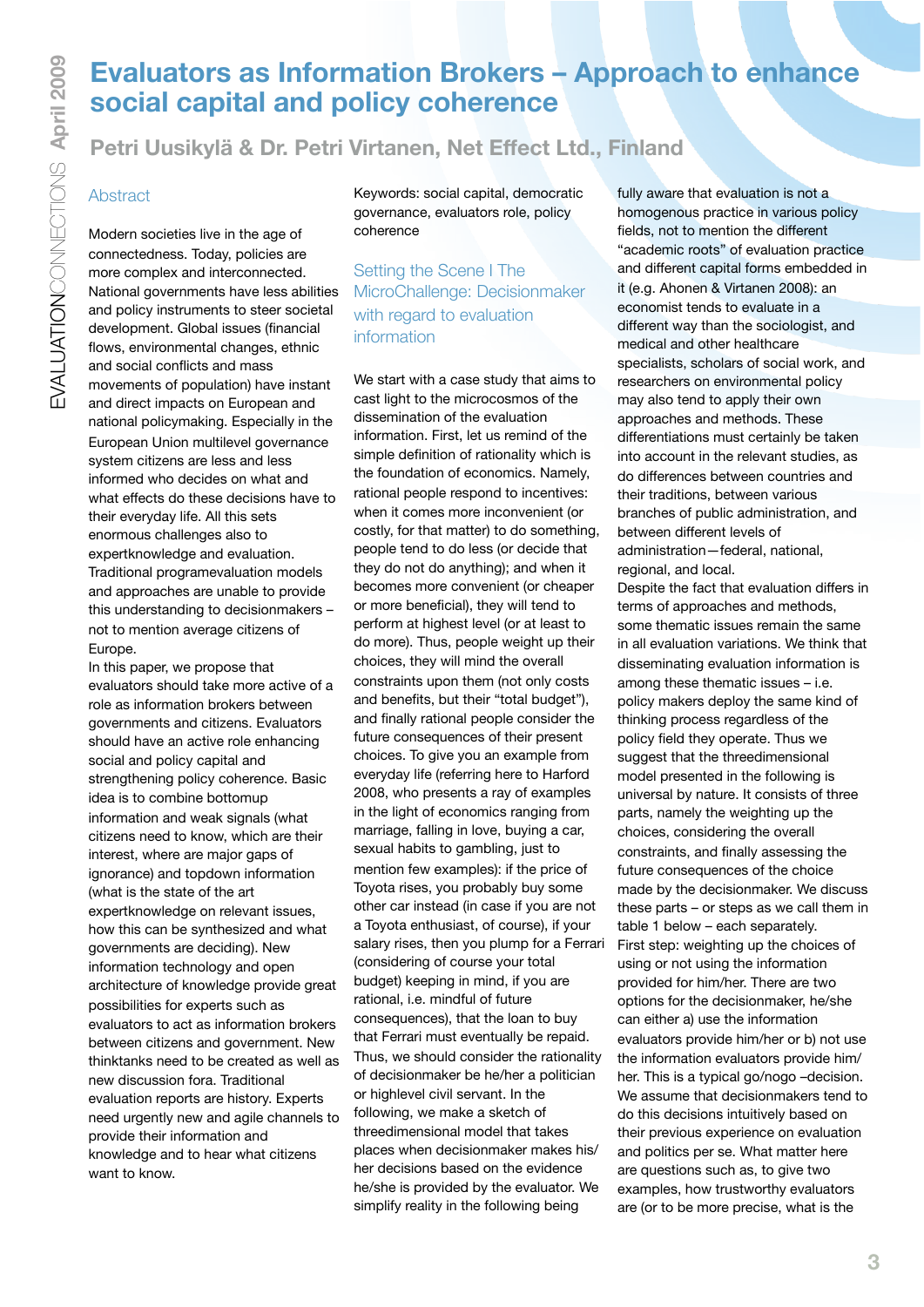evaluator´s reputation based on previous evaluations) and what is the intellectual, political and conceptual capacity of the decisionmaker to make that go/no go decision.

Evaluator´s means to enhance decisionmaking are in this first step of limited nature. One practical hint on this concerns the technical quality of the evaluation report (and therefore it is useful that existing evaluation standards stress the quality aspects of evaluation reports by highlighting the structure adopted, the concepts used and the language deployed. However, this first step decision simplifies reality of course and it is thus preliminary phase in the decisionmaking process. What follows from this step is of important. The first step go/no go –decision is tentative phase in terms of decision making as a whole.

Second step: considering the overall constraints of his/her decision (in addition to the costs and benefits of his/her specific choice in the first step).The rationale in this second step – from decisionmaker´s perspective – stems from various logic. First, decisionmaker can be criticised on the basis of his/her decisions. He/she can be accused for having inadequate grounds for the decisions he/she has made or criticized for not taking on account the information available at the time of making the decision. On the other hand, life is not easy for the decisionmaker because the quality of evaluation information varies – some of the reports are good, some are not. The more evaluation studies are carried out and the more evaluation processes are underway, the higher the risk of ending up with bad quality or somewhat twisted evaluation information caused by the overwhelming amount of evaluation reports – or evaluation tsunami, as Geert Bouckaert (2008) put it recently in assessing the outputs of the current evaluation industry. Purposefully we do not consider here so much evaluation ethics even though we acknowledge the importance of evaluation´s moral ground (and this has been discussed a lot over the last years among various evaluation communities throughout the globe). However, we would like to remind the reader that anything can happen and the "reading and dissemination guidelines" are definitely needed in judging the merit of evaluation information. By addressing

anything can happen we refer to Alan Sokal for instance, he having published a total mambojumbo article in 1996 with the title "Transgressing the Boundaries: Towards a Transformative Hermeneutics of Quantum Gravity" (Sokal 1996) and caused an uproar among the postmodernists he had so convincingly parodied. According to his own words, his life was not the same anymore after this publication because of the public debate among academics as well as in media (Sokal 2008). Secondly, decisionmaker can be

accused – in the spirit of accountability – of wasting taxpayers money by not using the evaluation information provided by commissioned evaluators. Evaluations cost money, as we all know. And if you are not using them, for some reason or another, after they have commissioned, that is a waste of taxpayers money.

Thirdly, decisionmaker ends up in an odd position if the policy field he/she in charge of is not using modern evaluation and information management tools, and the other fields are. Think of, for instance, a Government meeting when the Prime Minister is asking two Ministers for the basis of their proposals. Let us assume that one Minister is able to present a fullblown feasibility study of a new policy initiative and the other one has only intuitive guesses to put forward for the basis of his/her policy initiative. Which one of the Ministers is likely to win? Our experience – both working in several Ministries in Finland says that the one without hard evidence. What evaluator can do in order to strengthen the role of evaluation information in the second step? The technical quality of the evaluation report is not enough as it was the case in the first step. In this phase, the quality aspects concern the whole evaluation process meaning that the evaluator must convince the decisionmaker that the evaluation has focused on right questions, it has been carried out by deploying most appropriate evaluation design, the information produced is based on sophisticated evaluation methods and analysis, the recommendations are based on the findings, as well as the findings are based on data, and so on.

Third step: assessing future consequences of the decision made in the first step. This phase consists of

two fundamental aspects. The first one of these concerns the trustworthiness of the decisionmaker as a whole. If you make one bad decision, it might be an exception, "bad luck". If you make several bad decisions, then it might convey the idea that the decisionmaker is incompetent. If you make nothing but bad and uninformed decisions, you are no longer a decisionmaker (if you live in a Western democracy). Secondly, and this time looking the matter from the society´s point of view, using good quality evaluations can enhance the betterment of society per se – be that better policies, better projects, better administrative functions or better quality in public services. In this light, the role of evaluation turns out to be a decisive factor in society. Evaluators are not only producers of information but also brokers of information from evaluation field to the field of policy and decision making.

The third step is a reality check for evaluation practice and professionals. Namely, the life is not easy for evaluators as well (as it was stressed in the second step with the regard to decisionmakers). Carrying out evaluations is only one path to "broker expertise" and not sufficient by itself. What other expertise – or accumulated capital, if we use the concepts by Pierre Bourdieu (1979; 2004; Ahonen & Virtanen 2008) – is then needed is a good question. Our experince is that an evaluator has to be active in various fields, policy arenas and social worlds and not only to be trapped into evaluation field as an "evaluation professional". To be credible evaluator has to participate in public discussion, publish actively in both academic as well professional journals, work as a practitioner or consultant for public administration and participate in political debates – i.e. to carry out functions that strengthen his/her professional position in various fields in society. This is perhaps a major (if not paradigm) shift in terms of the role of the evaluator in society. If the evaluator of the twentieth century was academic, then the evaluator of the twentyfirst century should be a brokerconsultant. The main points of the threedimensional decisionmaking process is summarized in the Table 1 below.

Table 1. Threestep process of evaluation information deployment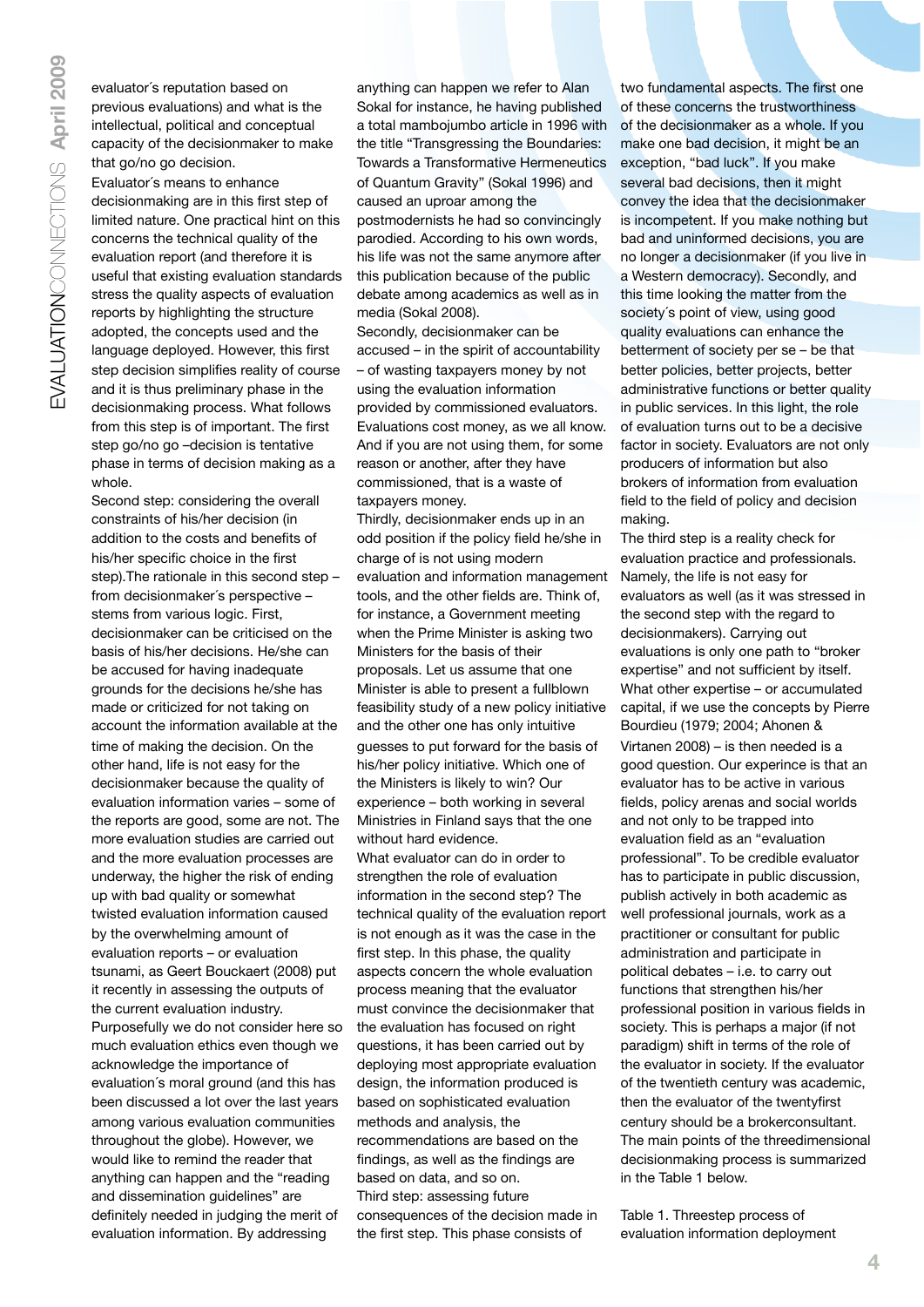| Steps of the process                       | The rationale of the decisionmaker                                                                                                                                | The means of an evaluator to enhance<br>the deployment of evaluation<br>information                                                                       |  |
|--------------------------------------------|-------------------------------------------------------------------------------------------------------------------------------------------------------------------|-----------------------------------------------------------------------------------------------------------------------------------------------------------|--|
| STEP 1. Weighting up<br>the choices        | Simple question: To use or not to use the<br>evaluation information they are provided?                                                                            | The technical quality of the evaluation<br>report.                                                                                                        |  |
| STEP 2. Considering<br>overall constraints | Contextual question: What else is connected<br>to my decisionmaking and what do I have to<br>take into account when using the outputs of<br>evaluation processes? | The total quality of evaluation<br>process.                                                                                                               |  |
| STEP 3. Assessing<br>future consequences   | Complex and timerelated question: How my<br>trustworthiness as a decisionmaker evolves<br>and how the society reacts?                                             | Strengthening the evaluator's role in<br>society by different active measures<br>including publications, consultation<br>and evaluation service delivery. |  |

#### Setting the Scene II The MacroChallenge: Coping with More Complex Policy Domains

Bounded rationality (e.g. Simon 1957), garbagecan decisionmaking and irrational organizational decisionmaking (e.g. Brunsson 1987) are not only problems of singöeorganization or singlepolicy decision but have massive cumulative effects in a multilevel and nested bargaining game (Tsebelis 1990) of European policymaking. This can lead – not only to government overload and ineffective policymaking but also to the sclerosis of political institutions, deteriorating trust on government and finally towards paralysis of democratic governance.

Governments throughout the Europe are facing enormous challenges in trying to cope with increasing turbulence in policyfields and evolving complexity and interconnectedness of policies. Attempt to curb the negative impacts of the climate change is a textbook example of the paralysis of politicoadministrative systems in Europe. Problem itself is of global nature and has direct and indirect linkages to energy policy, traffic policy, entrepreneurship policy, health policy and tax policy to name only few policy areas.

Sectorbased administrative structures do not support comprehensive and appropriate horizontal policypreparation and the use of multipolicy assets needed to tackle the problem. Multilevel forms of governance and various players at the different level of steering system (in this case:

globalEuropeannationalregional and local) makes it even more difficult for decisionmakers to see the big picture and to make right decisions that really have an impact. All this has altered the dynamics of policymaking and set new restrictions for democratic governance. Figure 1. Negative path towards paralysis of democratic governance Inform ation overload Figure 1 explicates how we see the main factors leading to the paralysis of democratic governance. Information overload together with the fragmentation of the media has created tremendous difficulties in having open political or societal discourse on public affairs. On the other hand, also decisionmakers are more and more dependent on external expert opinions provided by various thinkthanks, research institutions, evaluators etc. The paradox, however, is that more dependent the policy makers are on scientific facts when trying to create evidencebased decisionmaking culture the less answers they are likely to

receive. Given the increased complexity of policies, high speed of changes in operating environment and multilevel institutional structures of governance more difficult it is for external experts or evaluators to provide empirical evidence of the impacts of government policies not to mention the forecasts for estimated impacts of wouldbe policies. From the governance point of view this has already lead to an increasing distrust of national governments and European institutions (see e.g Flash Eurobarometer 20061) and decreasing level of social and political capital and is likely to cause obstacles democratic governance in long run.

The increasing societal complexity and interconnectedness set new challenges both for strategic management and for evaluation of publicsector performance (see Virtanen & Uusikylä 2004). New strategic challenges have to do with

managing complex interorganizational networks, coping with complex and interconnected policies and creating proactive strategies rather than only reacting to environmental changes. As Kickert and Koppenjan (1997, 39) put it: "In modern society, an approach to public management not only has to deal with norms and values that go far beyond the criteria of effectiveness and efficiency (…) Public management is the ´governance´ of complex networks, consisting of many actors [both private and public] (…) Public 'governance' is the directed influencing of societal processes in a network of many cogoverning actors. These actors have different and sometimes conflicting objectives and interests". There is a clear need to move from performance management to performance governance.

Kooiman (1993, 2) defines governing as "all those activities of social political and administrative actors that can be seen as purposeful efforts to guide, steer, control or manage (sectors or facets of societies" and governance as "the patterns that emerge from governing activities of social political and administrative actors". Pierre and Peters (2000) treat governance both as structure and process. They begin by discussing four common institutional models of governance: hierarchies, markets, networks and communities. Each of the four structural arrangements addresses the problem of providing direction to society and economy in its own way. As Pierre and Peters (ibid, 15) note, each appears effective in solving some parts of the governance problem, but each also has its weaknesses. They also make an important claim that since each of the solutions is culturally and temporally bound, they may be effective in certain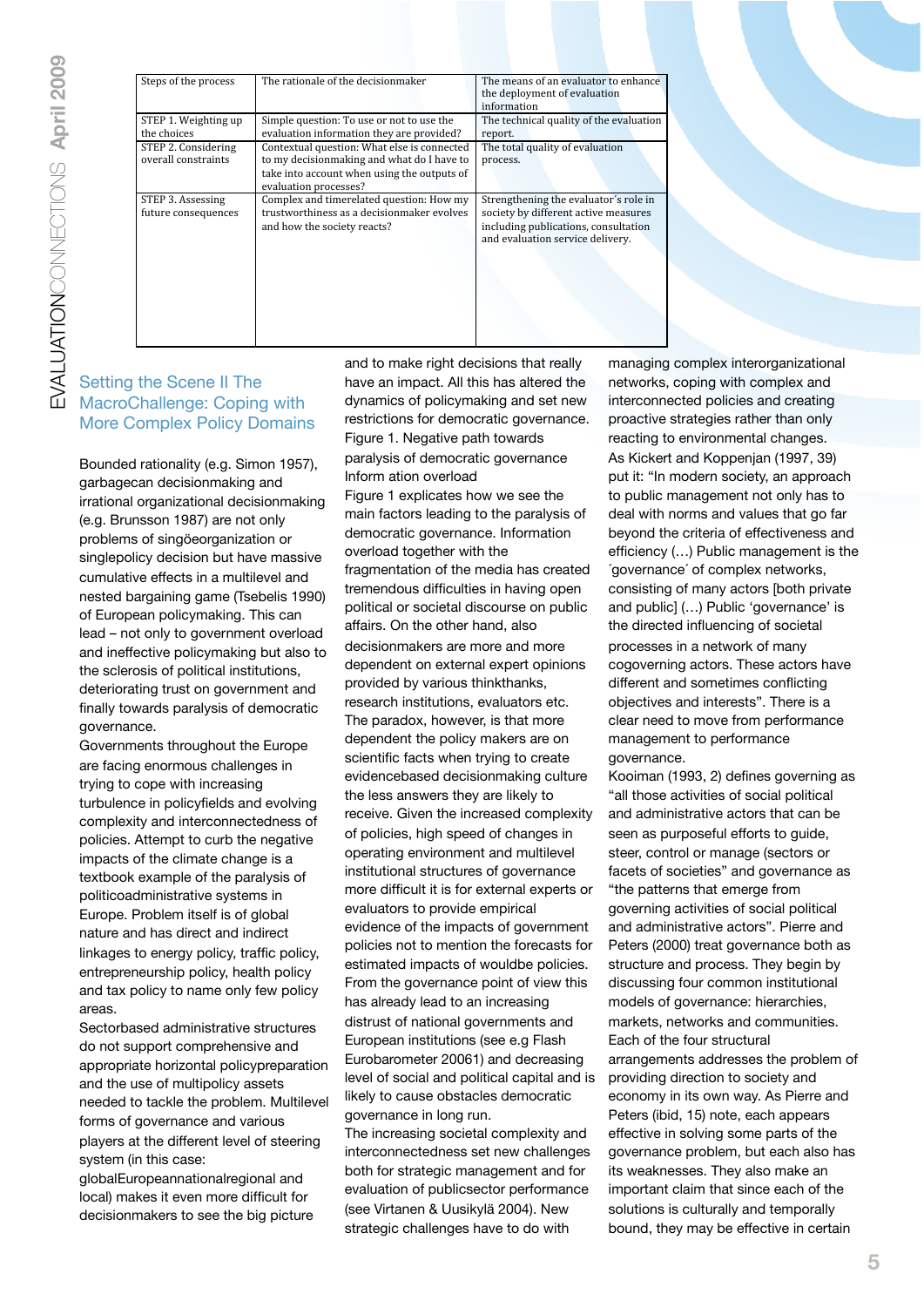

places and times, but are not a panacea for all societal problems.

1 Most of the respondents to the Eurobarometer survey claimed that they would be interested in knowing more about the EUpolicies receiving more information from the EUrelated policies but are disappointed to the amount and quality of information they receive at the moment.

#### Setting the Scene III – The MesoChallenge: Bridging the Structural Holes between DecisionMakers and Citizens

Expectations concerning the role of evaluators vary between different evaluation cultures and paradigms applied. Evaluator can be expected to be a neutral judge, facilitator, provider of accountability and sometimes even a problem or conflict solver. The most usual evaluator roles can be outlined as follows (Albæk 2001):

Evaluator as a neutral, problem solving social engineer in the

politicaladministrative decision making process

Evaluator as a controller in an attempt to keep implementation bodies responsible for their dispositions Evaluator as an adviser in praxis, in an attempt to build up or adjust public initiatives or activities

Evaluator as a mediator between divergent knowledge interests Evaluator as a midwife or therapist for disadvantaged groups in the society (often used in action research).

In the real world these roles are often combined and acted simultaneously. However, neither commissioners of evaluations nor evaluators themselves explicitly state their expectations or preagreed rolesetting. In most of the cases ToRs and chosen evaluation design and methodology sets certain parameters for rolesettings applied.

Evaluations normally serve also many audiences and purposes for utilizing evaluation results. These can serve decisionmaking process, managerial use, information needs of the stakeholders/ clients or expose certain hidden agendas and serve information needs of the public audience. In Figure 2, we try to simplify the alternative structural positions evaluator shares between the citizen and decisionmaker. This is to demonstrate how these simplistic strategic alliances in three planning paradigms deepen the information gaps (later called as structural holes) between citizens and the government. The first setting, namely Rational Planning Approach (RPA) has its roots in positivistic evaluation paradigm. Here the role of evaluation is mainly to judge and value policy decisions (ex ante, interim or expost). Evaluators are expected to be neutral and base their scientific inquiry on pure facts and evidence. It is

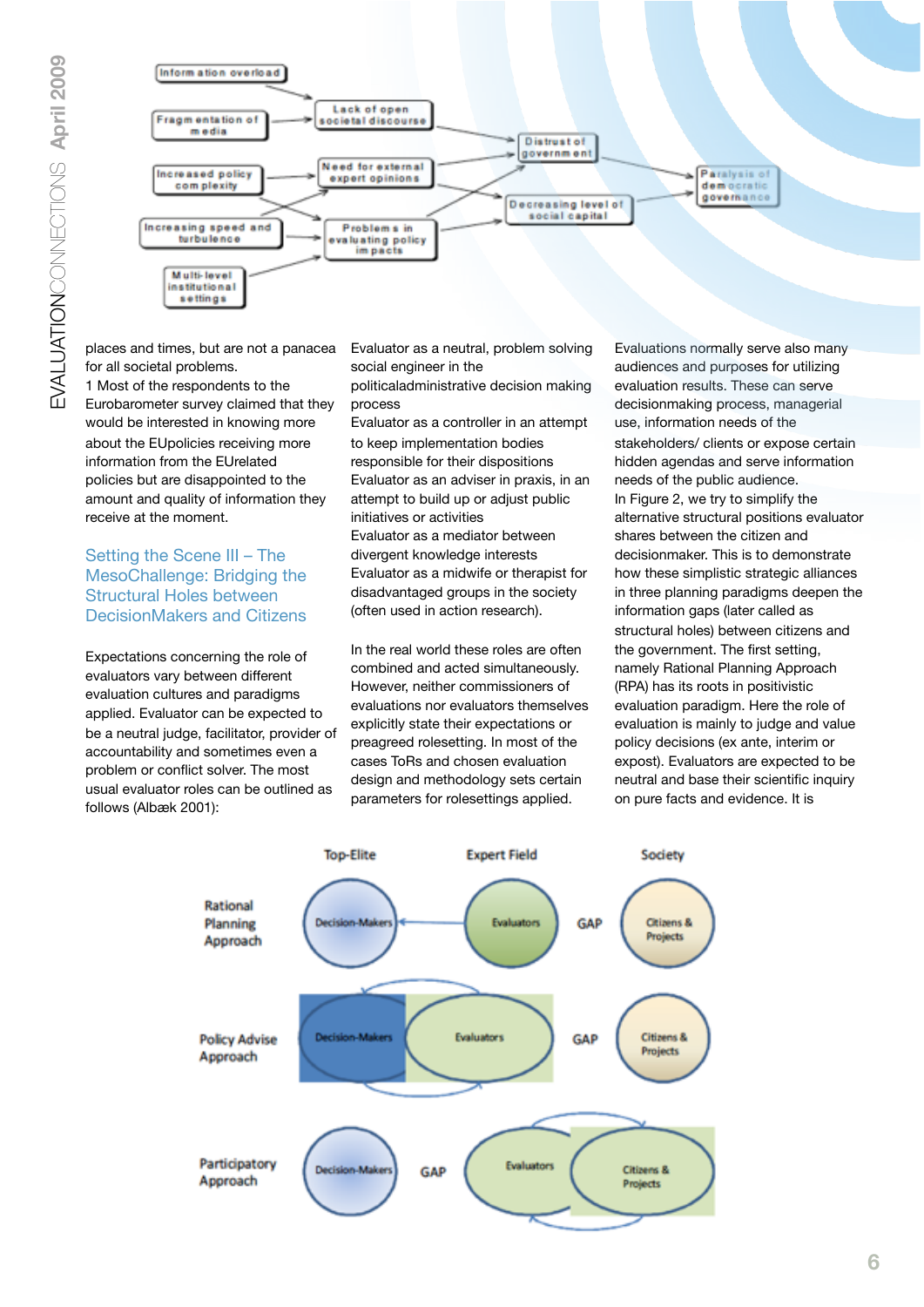wellknown caveat of RPA that no matter how systematic and methodologically pure the scientific inquiry is, it is impossible to observe the reality based on hard facts only. Fullscale analysis and judgement is always dependent on the interpretative framework and subjective assessment made by the evaluator. When these are not explicitly stated, it is difficult for public audience and citizens to verify whether evaluations are methodologically justed and sufficiently robust. This creates an information gap between decisionmakers (topelite) and the civil society and thus evaluation do not sufficiently serve the purpose of enhancing mutual learning or accountability.

During the 1980s and 1990s rigid positivistic models were mostly replaced either by constructivist (Cuba & Lincoln 1989), realistic (Pawson & Tilly 1997) or utilizationfocused approaches (Patton 1997). The last one emphasizes strongly the usability of evaluation results, i.e. results could be used to reformulate policies or restructure organizations. This links the role of evaluator to our second model which is Policy Advice Approach (PAA). In this approach decisionmakers (topelite) and evaluators often belong to same policy communities and issuenetworks and are likely to share common knowledge, policy framing and thus have mutual interests. This is likely to reduce the critical role of evaluator and tie him/her tightly to the existing advocacy coalition trying to enhance the efficiency and effectiveness of the policies. Joint action in any closed circle of policy community tends to create a homophily bias in networks, which means that relations are more likely between people who share socially or politically significant attributes such as ideological values, profession, age, educational background or place of living. Dense networks and commonly shared norms and values tend to weaken the innovativeness of the social system (Granovetter 1985) and reduce transparency and open dialogue at the systemic level. Citizens or grassroot level projects are seldom involved or consulted. This is mainly due to lack of information and knowledge but is also a natural cause of complexity and multilayer institutional settings. This is likely to widen the gap between policymakers and citizens and thus

increase passiveness and distrust on government among citizens. Participatory approach (PA) refers to variety of methodological choices to involve and empower participants and stakeholders to project implementation. These models also attempt to build trust relations between the evaluator and citizens or local projects. The evaluator is likely to assume a responsive, interactive and orchestrating role bringing together different groups of stakeholders with divergent views for mutual exploration and to generate consensus. The evaluator plays a key role in prioritizing the views expressed and 'negotiating' between stakeholders. The problem however can be that the influence of this local level consensus building or bonding on policies normally remains rather modest (Uusikylä & Karinen 2005). The vertical gap between implementing agencies (local governments, projects, associations) and decisionmaking bodies still exists in spite of good will to enhance openness and transparency of the policymaking environment. Also the flock of evaluators seems to be divided into two subcluster: those advising policy makers at the top of the decisionmaking hierarchy and those empowering implementing agencies at the grassroot level.

Should our analysis be correct, there are several gaps of information or knowledge between key players in society. These gaps are both horizontal and vertical ones. Horizontal gaps refer to lack of social capital2 among actors at the same level of governance system (i.e. European level, central government or regional/local levels). By vertical gaps we mean reduced amount of policy capital between decisionmakers and civic actors.

#### Conclusion: Need for a New Brokerage Roles and Synthesis of Knowledge

Ronald S. Burt (2005) has created powerful theory on brokerage and closure as a mean to enhance social capital. In his theory brokerage is considered to be the activity of people who live at the intersection of social worlds, who have vision advantage of seeing and developing innovative and good ideas. Closure is the tightening of coordination in a closed network of people, and people who do this well as a complement to brokers because of the trust and alignment they create. Theory expands his earlier models of structural holes. His structuralhole argument draws on network concepts that emerged in earlier sociological writings; most notably Granovetter (1985) on the strength of the weak ties, Freeman (1977) on betweenness centrality, Cook (1982) on benefits of exclusive exchange partners and Burt (1982) on autonomy created by complex networks.

In his view (Burt 2005), "a structural hole is a potentially valuable context for action, brokerage is the action of coordinating across the hole with bridges between people on opposite sides of the hole, and network (…) brokers, are the people who build the bridges. (…) The social capital of structural holes comes from the opportunities that holes provide to broker the flow of information between people, and shape the projects that bring together people from opposite sides of the hole. "

By using Burt's notion of structural holes, we propose that evaluators role should be developed strongly towards bridging immanent structural holes (not only among actors but also between policies) that exist in modern societies. Therefore evaluation should contribute more on strengthening a) social capital among policyrelated societal actors and b) enhancing policy coherence by bridging gaps between different policies and policy arenas.

First endeavor (strengthening social capital) would move evaluation towards deliberative policy analysis and thus aiming strengthening democratic governance in the network society. In practical terms it would mean shifting focus from impact analysis towards policymaking practices, processes, interpretation schemes. The goal is a strong inclusion of those affected by public policy and also the search for the appropriate way of involving many others that might be indirectly affected by it. This would mean the creation of wellconsidered linkages between citizens, policy institutions and often unstable policy practices (Hajer et. al 2003).

Second goal (enhancing policy capital) refers to increasing need of having more comprehensive evaluation focus.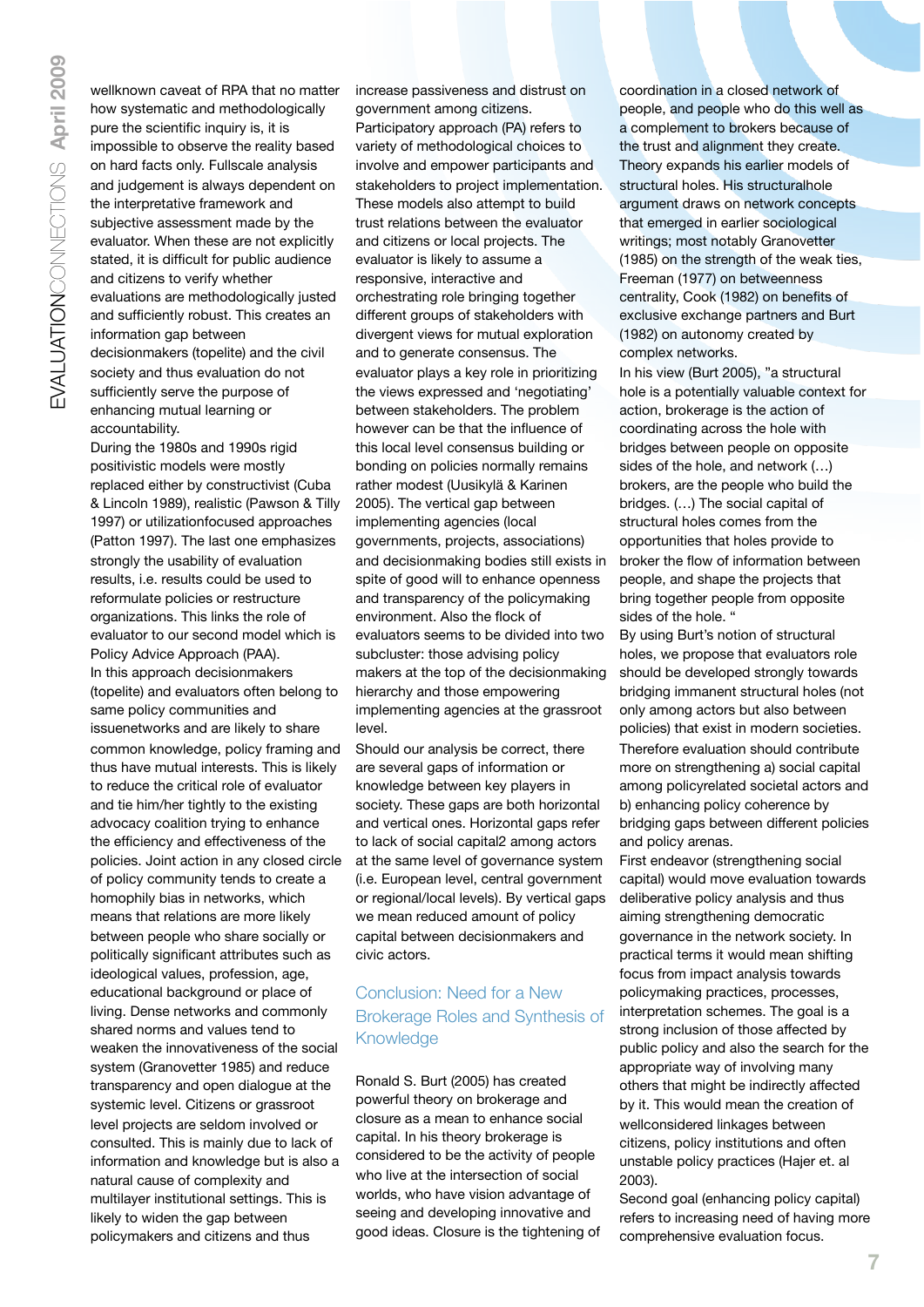Evaluation should consider thematic sets of policies and their interlinkages and not only singlepolicy effects and wouldbe impacts. In practice, this would mean that in the future evaluations are more crosssectoral, thematic and apply new techniques of metaevaluation and scenario work developed in the field of futures studies. This would also mean that the applied social science based disciplinary approach (including rigid methodology, quantitative methods and linear causal models) should be completed with synthesizing analyses and provision of metaknowledge.

Figure 3. Evaluators bridging structural holes

Figure 3 summarizes our argumentation concerning evaluators brokerage role as bridging structural holes between policymakers and civic organizations/ citizens by enhancing social capital. Enhancement of policycapital means that evaluator become more active in creating new fora for policydebates, exchanging of ideas and argumentation on agendasetting, policyframing and policyoptions. Finally urge for strengthening policy coherence by

evaluators would need a shift of evaluation focus from singlepolicy impact analysis towards multiand crosspolicy affiliations, dependencies, grossoutcomes and their impacts on society and welfare of the citizens of Europe.

All this is naturally an abstract sketch of the overall need for new brokerage and closure role and thus needs further analysis and piloting for creating new tools and methods for the evaluators of the next decade.





## JOIN TODAY ! [www.europeanevaluation.org](http://www.europeanevaluation.org)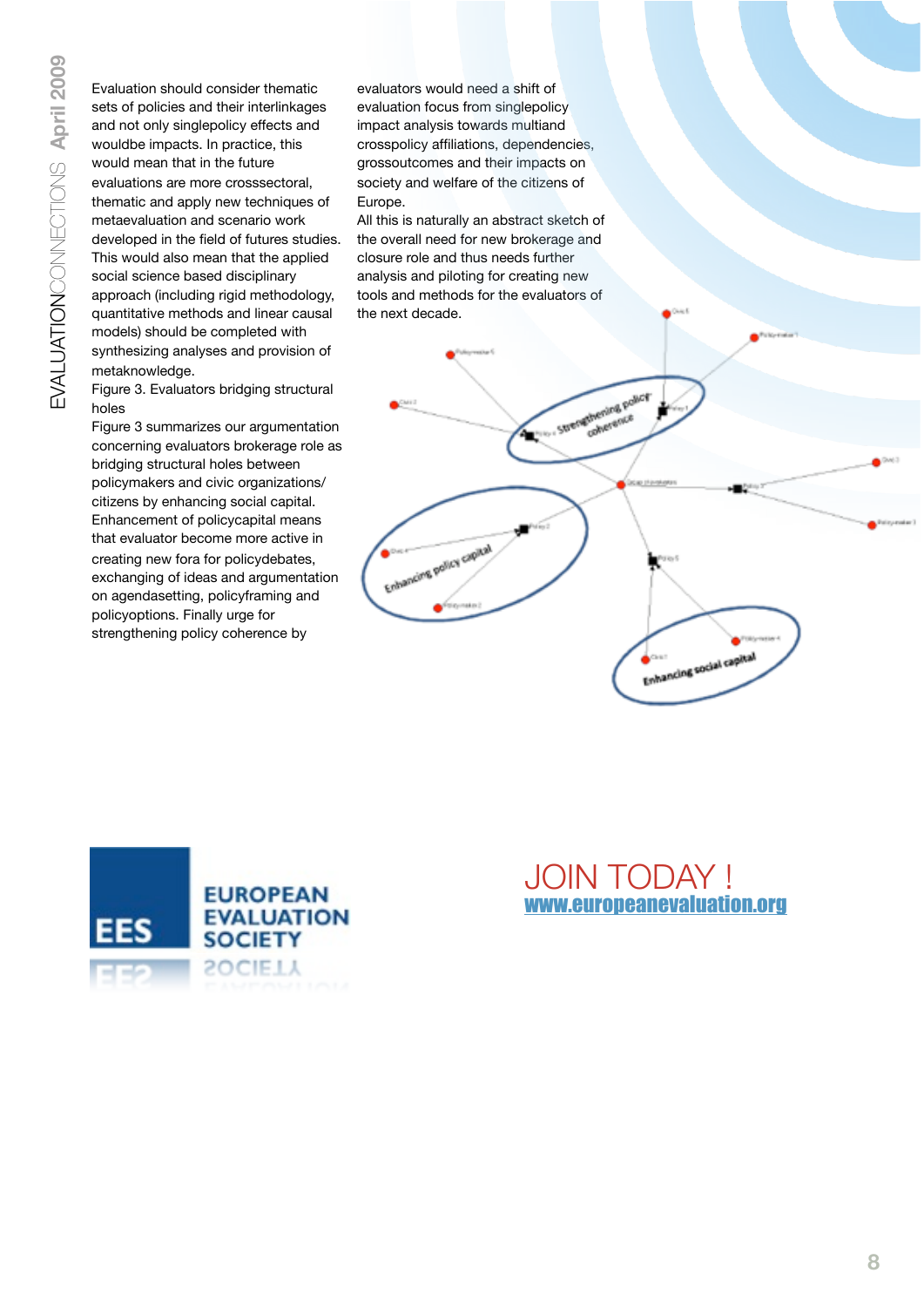## **Participative decisionmaking and social capital: A study from Poland**

**Agnieszka D. Hunka, Wouter T. De Groot**

#### Abstract

Eastern European countries, such as Poland, are often used as an exemplary material in social capital studies, with a present mutual distrust between the public and the decisionmakers. In conditions of low social capital, entering the European Union posed problems with implementing policies, and meeting the requirements of new regulations. Environmental issues often present a high degree of complexity – and the EU pieces of legislation require multistakeholders involvement in decisionmaking. Thus, the dilemma: on one hand, there is a demand to engage, empower, and consult many actors; on the other hand, low social capital environment contributes to administrative culture with a ubiquitous topdown approach of institutional decisionmakers.

The paper addresses the problem taking social capital perspective into account. A study of administrative culture and decisionmaking process shows the way environmental decisions are reached, and the role of evaluation in decisionmaking by the analysis of participative processes. The authors propose a way to more participative environmental management, with respect to existing social capital conditions. Keywords: social capital, decisionmaking, participation.

#### **Introduction**

The number of the European Union Member States nearly doubled in recent years: ten countries accessed in 2004, followed by another two in 2007. Majority of these were former communistruled "Peoples' Republics", and the EU expansion eventually ended the division of Europe decided in 1945 at Yalta Conference. All of the new Member States took time to

prepare for the accession beforehand, e.g. to implement EUcompliant laws and regulations. Still, it seems that changes and upswing of the socalled "countries in transition" have been unexpectedly slow. Literature on the subject (for instance: Paldam & Svendsen, 2002) mentions that, since the amount of human and physical capital available is sufficient for much faster economic growth, lack of social capital must explain the low performance. Without contending that this is necessarily true, it may serve as an inspiration to have a deeper look at social capital in Poland. We will do so, discussing the concept of social capital in the following sections. The existing Polish situation and the way it affects decisionmaking processes will be discussed further.

#### Social capital, the Polish case

Social capital is most often be defined as the level of trust among people and the density of informal networks (Coleman, 1988; Putnam, 1993). This definition is often regarded as too vague (Arrow, 2000) and indeed it is if we do not make a distinction between private and collective social capital (De Groot and Tadepally, 2008). Private social capital, a concept grounded in the work of Bourdieu (1986), is 'owned' by individual actors and may be equated to the benefits that the individual may receive by virtue of being member of a network of (trusted) others (Portes, 1998). Collective social capital, a concept grounded in the work of Putnam (1993, 1995), is a systemlevel characteristic of groups. and is commonly defined as the level of trust in the group as a whole and the strength of their social bonds (networks).

Social capital may be put to uses deemed negative for society. Private social capital, for instance, may be geared towards corruption and nepotism, and collective social capital

may be put to use to begin a war. This has given rise to the unfortunate term of 'negative social capital' (Wacquant, 1998;Paldam & Svendsen, 2002), as if the capital itself would in these cases be somehow negative (i.e. a debt). Most often, social capital is seen as something benign. In the communitarian outlook, collective social capital is the quintessence of society. We agree with mainstream authors (Woolcock, 1998; World Bank, 1998) that collective social capital is a key to development. Development requires collective action, and if people lack preexisting trust and networks, any initiative to undertake collective action requires enormous efforts in time and energy ('transaction cost'), often to a degree that collective action becomes effectively impossible. Social capital can be measured in several ways. Closest to the mainstream definition of "trust and networks" lies a combination of questioning people on the degree to which they trust each other, and their involvement in (or density of) voluntary organisations ( the latter is the socalled "Putnam's Instrument") Studies into the subject underline the low level of collective social capital in totalitarian regimes and centrally planned economies. The dictatorship theory of missing social capital (Paldam & Svendsen, 2002) points at two phenomena. The first is that authoritarian regimes actively destroy social capital such as voluntary associations in order to preempt popular uprising. As suggested by Putnam (1993) a correlation exists between the destruction of trust and the length of a period of dictatorship, viz. the differences existing in presentday Italy between the Southern part which for seven centuries formed the authoritarian Kingdom of Sicily, and the Northern part with its long tradition of city states. The second element of the theory relates specifically to communist, centrally planned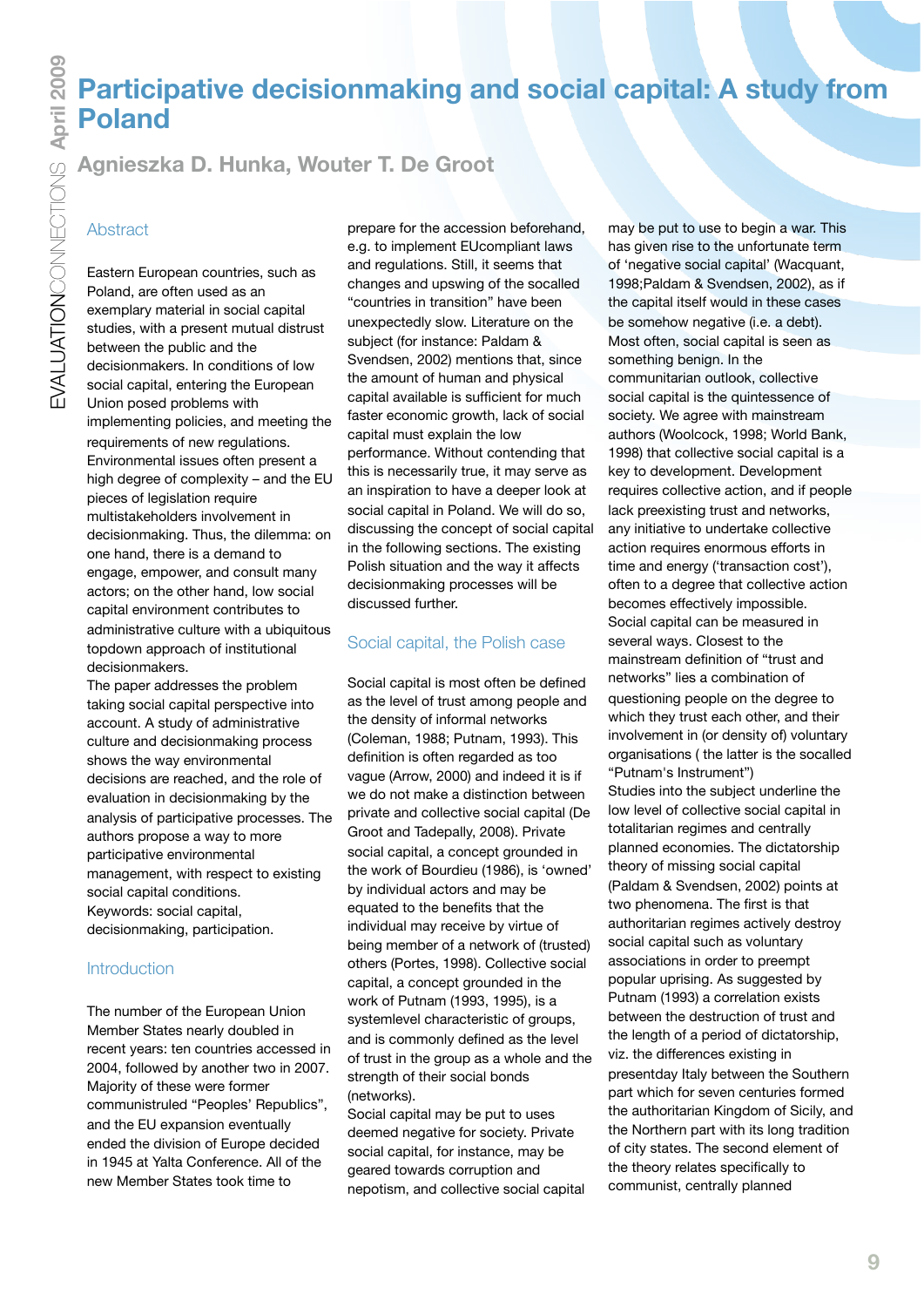economies. In these regimes, total rationality is taken as to reside in the state, controlled by the Party that represents the people. This image of the state makes any feedback from the population unnecessary and also justifies a finegrained secret control of citizens, which makes trust a very scarce good. This, combined with economic scarcities that used to prevail in these societies, lead people to focus on building up of solely private social capital that could help to work around the state structures, e.g. through corruption and favouritism (Rose, 2000).

What happens if these societies enter into a transitional period, as did the Eastern European countries in 1989? Does the way of "getting things done" change? Is the negative social capital replaced with trust and cooperative spirit? Paldam and Svendsen (2002) argue that this is not the case: Old mechanisms are selfperpetuating, as the case of Italy shows. Distrust between citizens and institutions has become generalized. The private dealings of corruption and political patronage, with their long history of proven efficacy, remain as the most adaptive behaviours, and block the way towards collective actions (and therewith retain their efficacy). Contemporary Poland appears to be a case in point of this pessimistic vision. A study of Chloupkova et al. (2003) shows great differences in the levels of collective social capital level between Poland and Denmark, measured by means of (1) density of voluntary associations; (2) assessment of trust in other people, (3) trust in formal institutions (legal system, police, administration and government), and (4) civic participation level (e.g. in elections). The results are that in Denmark, a citizen on average is member of twelve times more voluntary organisations, trusts other countrymen three and a half times more, trusts institutions ten times more, and participates in twice as many civic actions than in Poland. According to historical data, the levels of collective social capital level (measured as popularity of voluntary associations) were roughly similar in these two countries before communist rule.

#### Public participation in Poland

The relations between government and public are part of a country's collective social capital, and have a strong influence on the efficacy of policy making and policy implementation. If people distrust the government, they will tend to refuse to participate in policy making, for instance (if any invitation would be forthcoming), and rather resort to passive resistance, radical activism or working behind the scenes. And vice versa, if the authorities do not trust the intentions or the knowledge of the public, why would they even invite people to participate? Here we see vicious cycle at work (Woolcock & Narayan, 2000). In this section, we will explore if indeed something of this cycle is visible in presentday Poland.

Public participation in environmental decisionmaking process is nowadays a widely recognised standard. The tenth principle of Rio Declaration (1992) grants participation in environmental issues "of all concerned citizens at the relevant level" (Rio Declaration, 1992, p.2). With ratification of the Aarhus Convention, one of the stateofart documents regarding access to information and participation in "environmental matters", participatory principles have become implemented in the European Community legislation, with the Water Framework Directive (2000/60/EC) as one of the notable examples. Concerned citizens or stakeholders are defined as all interested and/or affected parties. Stakeholders involvement "at the relevant level", however, can be interpreted in many different ways. Before accessing the EU in 2004, Poland implemented the most uptodate EC legislation in its national regulations. Participation "at the relevant level" is therefore required in environmental law. A study into the implementation of the EU Water Framework Directive (WFD) in Poland and Romania (Hunka, Palarie 2008) showed that water management institutions do put participation into practice, but interpreted in the narrowest possible sense of exchanging information, and invitations

to participate even in this sense stop after one round of formal consultations. As one respondent of Hunka and Palarie (2008) said:

"There must be participation of the public, according to the law, and it must be proved. I think, there are no investors who don't know (...) that they must reserve 3 or 4 weeks for public consultations. It would be suicidal, if they didn't do that." (p. 18) The only role left for the public after the consultations is the role of protester, and this then is how they become seen by the authorities a priori. Authorities complain, for instance, that:

"[These] calls from citizens, that the river stinks, that they observe dead fish floating, etcetera (...) The Majority of these do not stem from the care for the environment, but from a desire to sting neighbours, so, (...) next door squabbles are being transferred to the institutional levels." (Hunka & Palarie, 2008: 18)

"It is common that the local community leaders who should solve local problems do not work at all, so the cases are delegated to us. The competence is in locals but they want us to react, and if you go to the site (...) what you see is a bunch of huffy people on either side of a fence. It is a confusion of competences or rather indolence and negligence"(Hunka & Palarie, 2008: 18)

Whether this allegation is true or not, it indicates low collective social capital. If it is true, it implies that the people lack functioning conflict resolution structures. If it is untrue, it illustrates how authorities construct reasons to maintain their attitude of distrust. Lack of participation cannot be attributed to lack of interest in local environmental issues, since the Polish public is environmentally concerned (Hunka, De Groot, Biela; in press) LegutkoKobus (2007) in her study of Local Agendas 21 in 106 Polish districts discussed widely the most popular model of participation in Poland. The majority (96) of the districts implemented some sort of participation for their Local Agenda 21 development. In all cases participation was carried out by means of surveys, meetings with a wider public and local leaders. Interested parties were encouraged to give their feedback and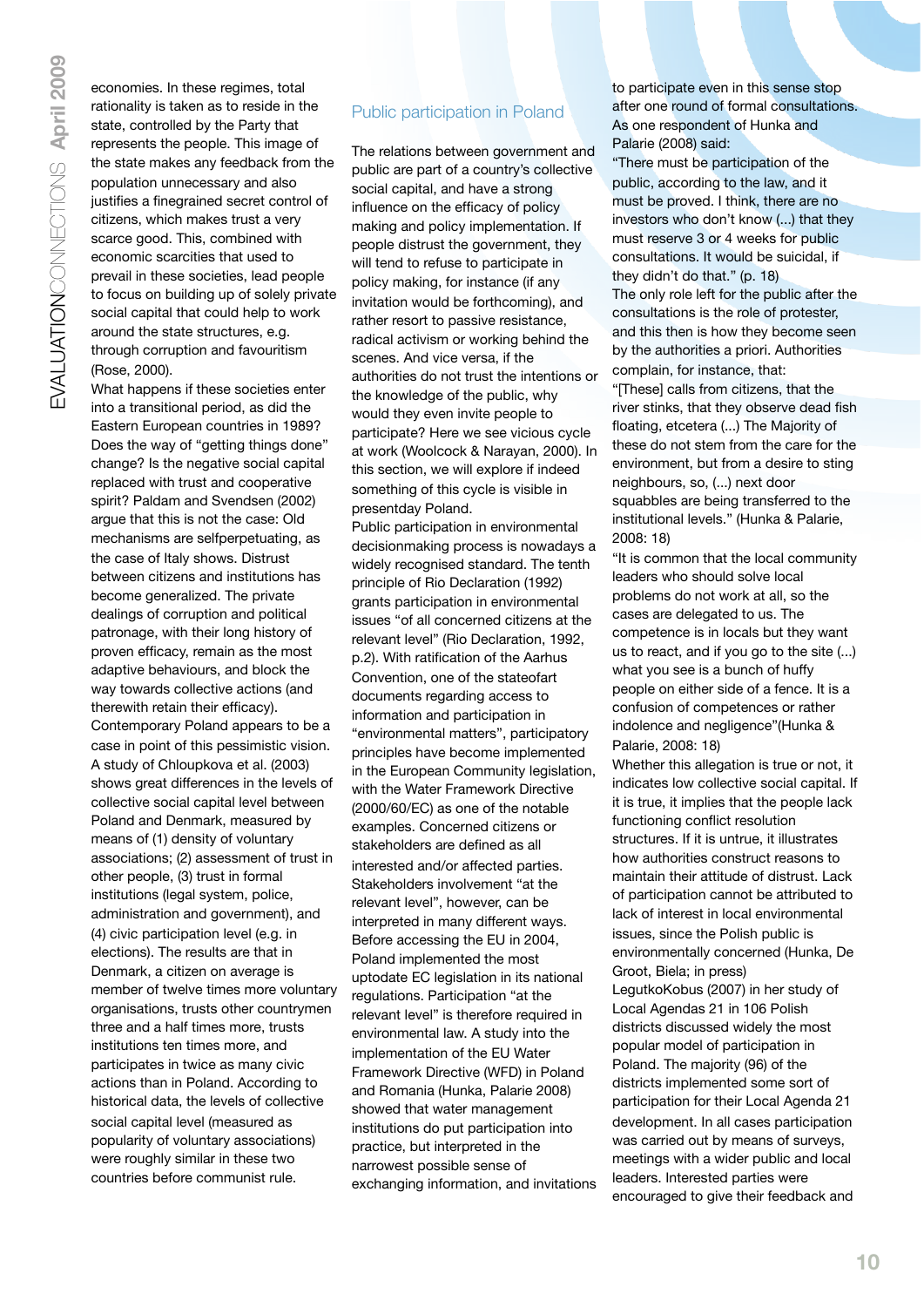opinions in all 96 cases. Still, the study shows that local authorities expect oneway information flow, as no feedback is ever given back on the LA21 development process and its final results. Similar strategy was employed for a regional development strategy for the Lubelski Province. After an exemplary execution of roundtable meetings with the majority of key and minor parties, authorities withdrew from further information exchange. (LegutkoKobus, 2007). The same author also observed the development of obligatory plans (e.g. local strategy for waste management) where participation is required as well. These kind of documents are mostly produced by authorities after consulting coworkers and aldermen in order to fulfil the requirement of participative decisionmaking. Another example widely discussed in Poland, is the case of Augustów town bypass. In 1995, plans were made for creating the bypass, cutting in half the Rospuda River valley, a planned at that time nature reserve and NATURA 2000 site to be, a place of very high ecological value. The plans met heated opposition from a number of NGOs and the environmentally concerned public, and even a negative reaction from the EU authorities (Adamowski, 1999; Szymczuk, 2007). After a number of petitions to the European Commission, the EC started legal proceedings against Poland at the Court of Justice of the European Communities in March 2007. The legal actions triggered an attempt at conflict resolution and a rising participatory spirit, resulting in a series of roundtable meetings involving government officials from the Ministries of Environment and Infrastructure, NGOs representatives, concerned citizens, and independent experts in the beginning of 2008. Together they agreed on three alternative scenarios for the motorway, and decided that the construction works should await the decision of the European court. In May 2008, a new open tender for the environmental impact assessment of the investment was officially announced. In July 2008, however, the construction work at the Rospuda Valley was started (by the

local government), following the plans of 1995.1

The case of the Augustów bypass illustrates the strength as well as the weakness of Paldam & Svendsen's (2002) theory of missing social capital. The fact that appeals were made directly to the EU shows the deep distrust of the Poles in their own government, and the fact that only the EU court could move the government to action showed that they were right. Moreover, the shocking final result shows that mechanisms described by the theory are still at work indeed. Yet, it must be concluded that the theory seems to break up at the same time, in the sense that all this is not an iron logic any more. After the government's response, the whole of society enthusiastically joined in the participatory process, not only at the planning table but also in the streets, gathering to express support or to protest, signing petitions and wearing a green ribbon of solidarity with NGOs. People invested in their society and their government. In the end, they might feel cheated. Will they invest again?

#### Out of the vicious circle?

Many authors have drafted some list of conditions for successful public participation (Arnstein, 1969; Webler et al., 2001). Factors that receive much attention in this literature are for instance: Legitimacy, which imply a focus on evidence and transparency; fairness and equality; equal distribution of power, and willingness to work towards a consensus, even among old adversaries. For Eastern Europe more specifically, conditions for success would appear to lie both at the side of the public authorities and on the side of the population. On the side of the public authorities legitimacy, trust in lay citizens' decisive abilities, and willingness to shed and share their power with public are important. The same principles would appear to hold on the side of the population. Trust in authorities, sense of authorship and responsibility combined with willingness to become involved enable the process from public side. Collective social capital is the common

denominator of these factors, essential for the efficacy with which all of them can be satisfied.

As said, Woolcock and Narayan (2000) project the nonfulfilment of these basic conditions as a vicious cycle. Low levels of trust and social capital generate low levels of participation, which then acts to further undermine trust.

De Groot and Tadepally (2008) in a sense echo this basic idea, but they end their study with a prescription to avoid the vicious cycle. Their conclusion is that if a development agency approaches communities with a proposal for some kind of collective action (e.g. irrigation system restoration, community forest protection), only those communities should be selected that avail of enough collective social capital to be successful in the proposed collective action. Lowcapital communities would fail, which results in further breakdown of social capital. Lowcapital communities should be supported in the by actions geared towards the development of social capital first of all, and one way to do this is to invite the community into any collective action that they are able to carry out irrespective of the action's character (cleaning the school yard? revive the savings fund?). The success then breeds more social capital. The tendency to adopt and implement not only the legislation, but also the Western European readytomade solutions for participation might be tempting, but it is important not to copy the countries with high collective social capital: in case an initiative fails, it might even destroy the little trust accumulated, if people start searching for those to blame. Still, any small scale actions and grassroot initiatives within community are the steps to rebuild social capital. NGOs which are more trusted than the government officials, can provide a necessary bridge between the authorities and the public, and employ the local expertise and ecological knowledge (Olson, Folke 2001). "Green" nongovernmental organisations have a long tradition in Poland, yet, as the case of the Rospuda Valley illustrates, their role is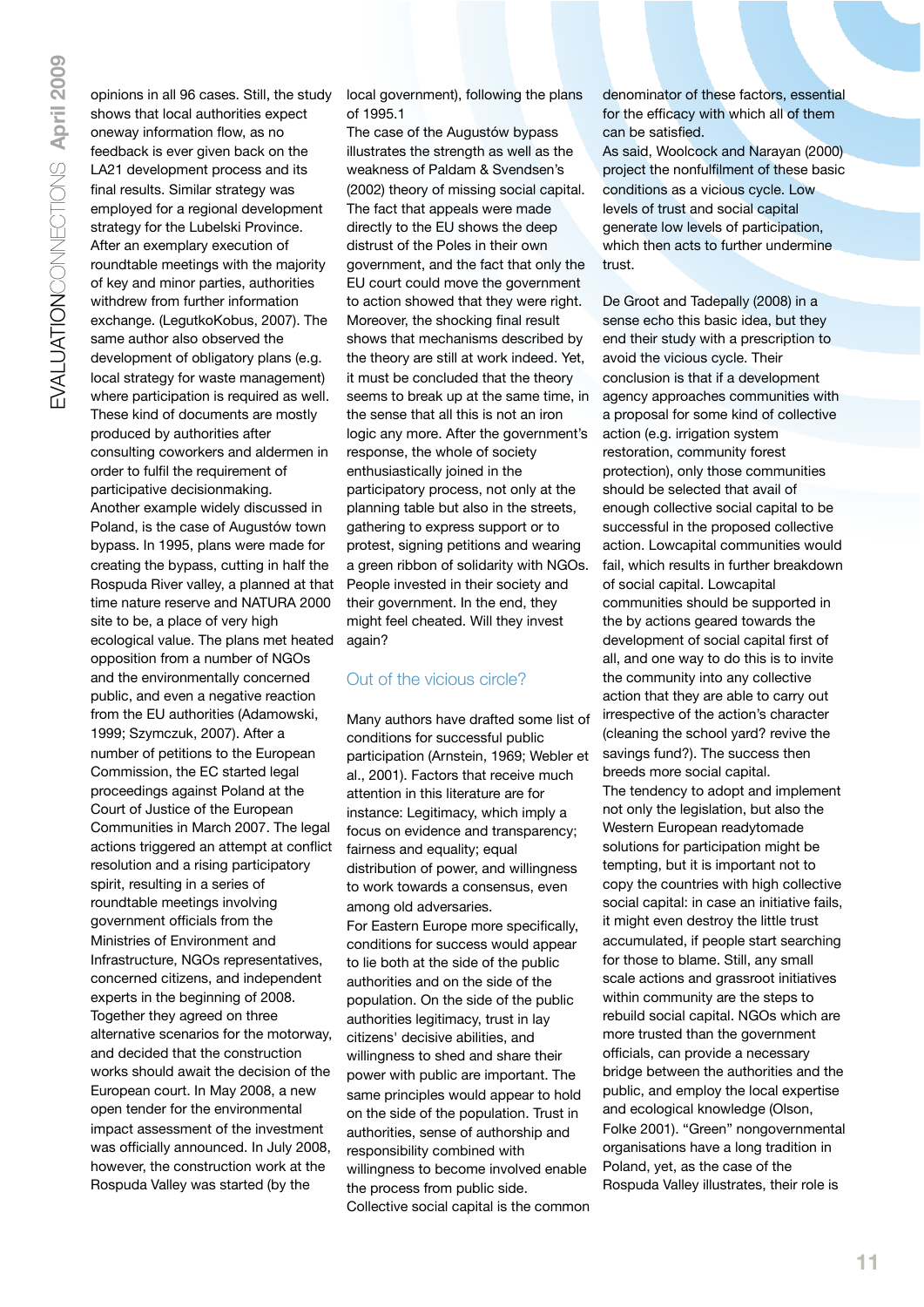too often limited to watchdog activities.

Employing independent experts can help in making the decisionmaking process more transparent. External evaluators if engaged as neutral mediators and able to communicate with local stakeholders and at the same time avoid being perceived as taking sides, can facilitate the process. Open access to environmental information, which is for several years a common standard in Poland seems also promising, as it provides the necessary transparency in environmental monitoring agencies. The need for independent experts is

already acknowledged by institutional stakeholders (Hunka, Palarie 2008). For Poland, the advice would constitute targeted actions focused on cases and places where part / joint planning have a good enough basis in people's capacities and motivations. Such success could then be multiplied with good media coverage. In a way, the Augustow bypass is a case in point. Since every concerned party participated in spite of the sad ending breaking down much of the effect, below the surface many positive networks of actors may have been built up.

Targeted actions may be reinforced by structural measure that would tilt the

playing field of participation in the right general direction. Authorities involvement in corruption combat and regulations supporting the growth of local initiative and associations may help to stimulate and rebuilt trust between the public and the government. The EC regulations can normalize and facilitate the communication on the bureaucratsNGOspublic line, even if by enforcement at first. Jointly, targeted actions and structural policies will,in our feeling, slowly but deeply change the participation scene in Poland and other Eastern European countries.

# **Two New National Associations**

#### **Portugal and Norway the newest Evaluation Associatons**

There're two new national Evaluation Associations, the Portuguese and the Norwegian. In Portugal, after the European Evaluation Society Conference and in result of the Portuguese event held as part of the pre-conference programme the Portuguese Evaluation Association (AVAL - Associação Portuguesa de Avaliação) was created on the 16th of March. More details in [http://avalportugal.wordpress.com/](http://avalportugal.wordpress.com)

The Norwegian Evaluation Society will be launched on the 27th of May and the EES will be present at the event in our continuous effort to support the building of new evaluation associations.



## **The Romanian Evaluation Association - EVALROM**

**Roxanna Irimia, EVALROM President**

Evalrom started in 2006 as an informal network of about 30 practitioners in evaluation (both from private and from public sector). The founding process was a combination of bottom-up and topdown actions aiming at the setting-up of a framework for open, transparent and informal discussion in the domain of evaluation in Romania. The process of setting-up was both facilitated and limited by different factors.

There were three factors facilitating the start of Evalrom as follows: the international context, such the dynamism of the associative movements in evaluation and the EU accession of new members states (including Romania's),

the increasing interest of the consultancy services providers towards a new business niche,

the emerging interest of the newly appointed public evaluation managers for having a representative, professionally relevant partner of dialogue in the process of increasing the evaluation demand.

But the process was not only facilitated by different factors as previously mentioned, but it was also slowed down by some challenges, which might be drawn from the Romanian socioeconomic and institutional context: the national evaluation market being in an infant phase;

little availability of the potential members to invest time and energy for professional networking with no direct and immediate benefit for their current business;

difficulties in perception of the evaluation – very often perceived as control or reporting;

complicated, bureaucratic and time consuming administrative process for registering and starting the activities of the organisation.

The first meeting (called "Romanian Evaluation Society - Start-up, Process and Action") was encouraged by a professional training in evaluation managed by the Evaluation Central Unit in the Romanian Ministry of Finance. Participants discussed pros and cons